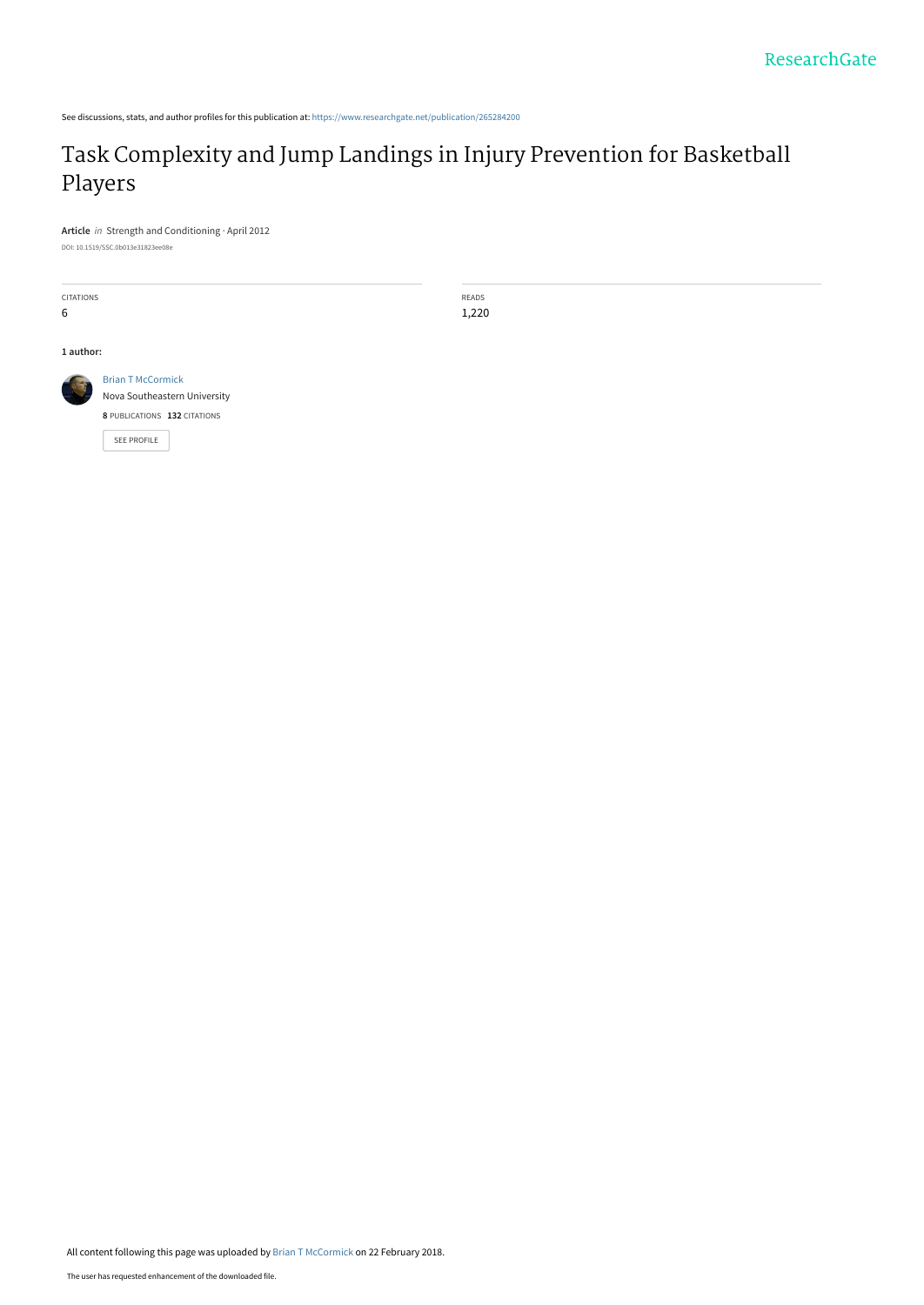# Task Complexity and Jump Landings in Injury Prevention for Basketball Players

Brian T. McCormick, MS Department of Exercise and Sport Science, University of Utah, Salt Lake City, Utah

Supplemental digital content is available for this article. Direct URL citations appear in the printed text and are provided in the HTML and PDF versions of this article on the journal's Web site (http://journals.lww.com/nsca-scj).

# SUMMARY

THE PREVALENCE OF INJURY PREVENTION PROGRAMS CON-TINUES TO INCREASE, BUT THE INJURY RATES REMAIN CONSTANT. THESE PROGRAMS USE A BLOCK PRACTICE SCHEDULE AND CLOSED-SKILL EXERCISES, BUT GAMES ARE RANDOM AND INVOLVE OPEN SKILLS. TO IMPROVE THE EFFICACY OF THE NEUROMUSCULAR TRAINING PROGRAMS AND TREND THE INJURY RATE DOWNWARD, THESE PROGRAMS SHOULD INCORPO-RATE MOTOR LEARNING THEORY. BY INCORPORATING MORE RAN-DOM VARIABLE PRACTICE, ADD-ING COMPLEXITY TO EXERCISES, AND LESSENING THE RELIANCE ON THE VISUAL SYSTEM FOR FEED-FORWARD MOTOR CON-TROL, ATHLETES WOULD BE PRE-PARED BETTER TO HANDLE THE STRESSES OF GAME ACTIVITIES.

the last decade has seen the development and implementation of neuromuscular training programs, which have demonstrated positive results for anterior cruciate ligament (ACL) injury prevention (10,11,15,17,19). These programs are designed to elicit measurable adaptations in neuromuscular control (9). However, the national injury rate has not declined (1), likely because the demands of the game activities exceed those of the training exercises. These numbers are subject to many variables, such as adherence, increasing participation rates, and more, but the transference of learning cannot be discounted. The neuromuscular training programs use tests, often a depth jump, that are very similar or the same as exercises in the training program (9) and that differ from the game environment. Although the programs improve performance on the exercises, there is no guarantee that the improved performance transfers to different more complex situations (14,22,27).

Noncontact ACL injuries occur more frequently during games than in practices (12) potentially because of the game's increased intensity. A high percentage of injuries involve a jump landing (8,13), and a study showed that 22 of 28 noncontact injuries occurred with another player within 1 m (13). Rebounding is cited most often as the maneuver associated with ACL injuries in female basketball players (20). Although most injury prevention programs focus on the jump landings (9,10), most ignore the added task complexity because of the proximity of other players, the reaction to the ball, the visual tracking of the ball, the

Copyright © Lippincott Williams & Wilkins. Unauthorized reproduction of this article is prohibited.

prejump movement, and other factors involved with pursuing a rebound.

From the motor learning perspective of transfer, these programs appear to suffer from 4 shortcomings: first, a preference for block practice; second, a reliance on closed-skill exercises; third, a reliance on an ideal landing technique; and finally, a reliance on the visual system in training exercises. Addressing these 4 issues by progressing the programs to more complex exercises and practice schedules may improve the transference of learning of the neuromuscular training programs.

# BLOCK PRACTICE VERSUS RANDOM VARIABLE PRACTICE

Motor learning is concerned with the retention and transfer of learning. Retention is the ability to reproduce the skill after a period of no practice, whereas transfer is the ability to use the skill in new situations (28). Traditionally, strength coaches use block practice conditions. In block practice, the athlete practices 1 variation of 1 skill at a time (28): a set of box jumps involves 1 skill (jumping) under 1 condition (36-in. box).

### KEY WORDS:

ACL injury prevention; jump landings; task complexity; random practice; variable practice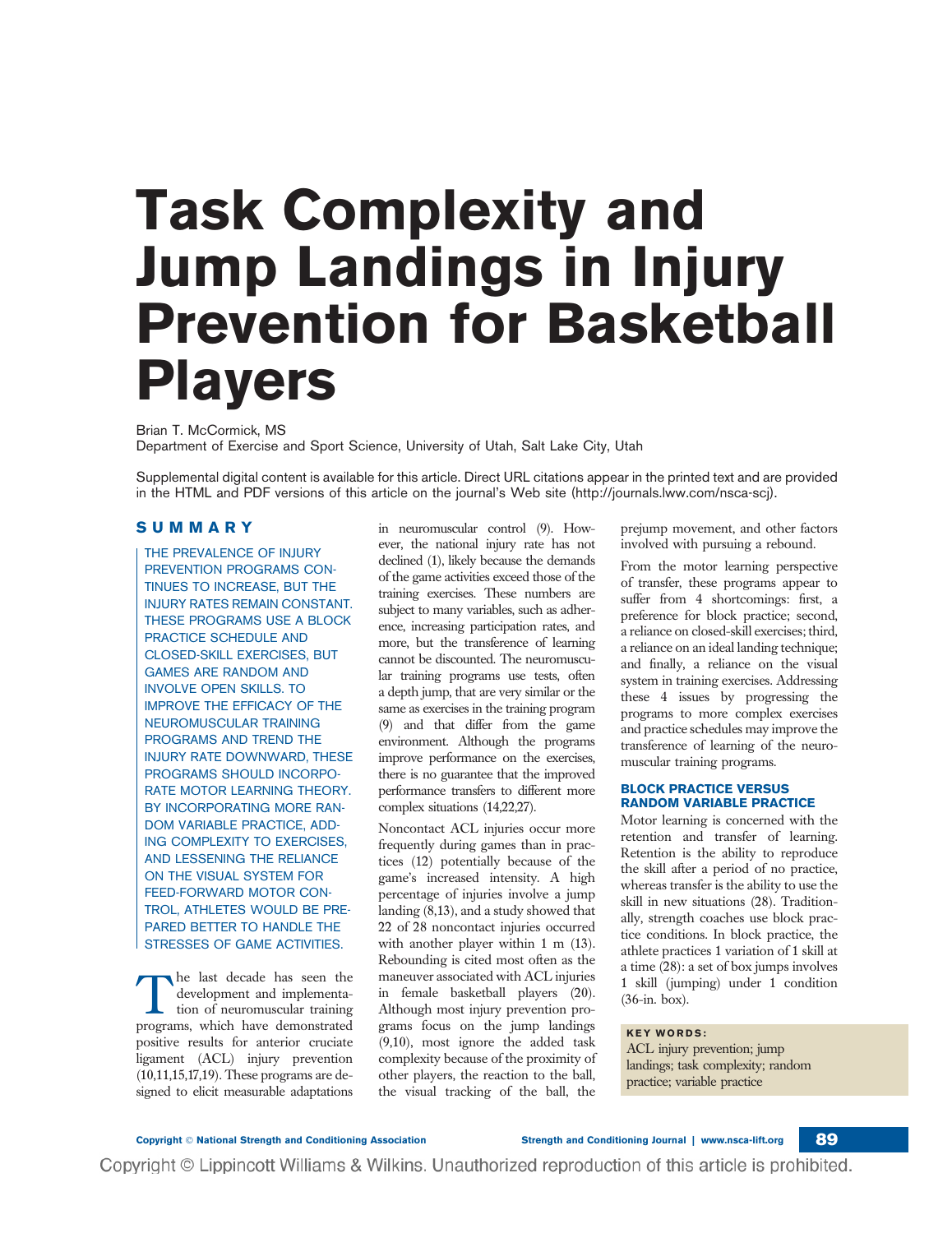During variable practice, the athlete practices variations of a single class of skills in a setting that simulates the conditions found in a competition (28). Rather than using 1 box of 1 height, the coach sets up 5 boxes in a line, each of a different height. During random practice, the athlete learns to combine different classes of movements within settings that simulate the conditions found in competition (28). For example, the athlete runs and performs a box jump to combine 2 different classes of movements (running and jumping).

Most neuromuscular training programs, like the Prevent Injury and Enhance Performance (PEP) program or jump training programs (9), use a block practice schedule (10,15). Block practice has been shown to enhance acquisition but impede retention and transfer, so the athlete and coach misrepresent the amount of learning (14,24). The improvements that a coach sees in jump landings on a box jump do not transfer automatically to novel situations, like a game. Random variable practice has been shown to improve retention and transfer of learning (20,28) and enhance vertical jump performance (25).

### TASK COMPLEXITY: CLOSED VERSUS OPEN SKILLS

These neuromuscular training programs use an assortment of closed-skill exercises like backward running, stretches, lunges, cone hops, and shuttle runs (15) or various jumps like tuck jumps, squat jumps, and bounding for distance (9,10). Closed skills are performed in stable predictable environments, and the execution is self-paced (14), whereas sports like basketball are open skills performed in a constantly changing environment and controlled externally (14).

Adding complexity to an exercise by introducing a static defender in cutting maneuvers (16) or an overhead goal in vertical jumps (6) significantly altered knee biomechanics. When athletes must respond to a cue like a flashing light, increased fatigue decreased the likelihood of reacting quickly and safely to the unexpected command (4).

In an exercise like a lunge, shuttle run, or cone hop, the athlete initiates the performance, and the environment is unchanging. Pursuing a rebound adds complexity: the ball, 9 other players, the speed of play, possible foul trouble, the pressure of the game, court positioning, and more. The complexity changes the skill and alters the intensity and kinematics (6).

The taxonomy of motor learning by Gentile (7) classifies the complexity of a task based on object manipulation, intertrial variability, the stability of the environment, and the athlete's movement. The PEP exercises rate low on the complexity scale. Most do not involve an object; each repetition is the same; the environment is stable, and only some involve the body moving from its position (15). Pursuing a rebound rates as the most complex skill because it involves object manipulation; every repetition differs; the environment is variable, and the body is in motion. To prepare players for the more complex open skills in the game, training exercises must increase their complexity.

# THE IDEAL LANDING

Most athletic trainers, strength coaches, and injury prevention programs focus on the teaching of an ideal landing. As explained to the New York Times, the ideal landing is for players ''to bend at the hips and knees to softly absorb the load, keeping their knees behind the toes, striking the ground toe to heel'' with ''the knee in a neutral position; the center of the kneecap should be aligned with the second toe.'' Coaches give specific detailed instructions and immediate constant feedback with a very specific set of instructions or expectations for the proper landing technique. This instruction is problematic in 3 ways: first, there is no true ideal landing (23); second, game conditions often require stiff landings (26), and finally, the conscious control in training sessions may disrupt the automatic processing that is necessary during practice and games (3).

Movements always show fluctuations, and it seems almost impossible to produce the same movement twice (23). The constraints change the movement, whether from fatigue, jump height, or presence of another player. Between 30 and 60 different types of jumps have been identified in basketball games (5). One never performs the exact movement in the same way twice. If an expert cannot replicate a closed-skill movement over the course of a season (23), a nonexpert cannot be expected to replicate an open-skill movement, meaning that there is no single ideal to practice.

Furthermore, an ideal landing assumes that each athlete is built the same, but each athlete differs in size, strength, limb lengths, skill, experience, mobility, and more. ''If we assume that world class athletes have found their instantaneous and very individual optima, and at the same time individuality can be identified in beginners, then we encounter the problem of teaching young athletes certain sport techniques that are no more adequate for their body or do not fit their mentality when they are grown up'' (23) (p. 75). Rather than forcing each athlete to perform like everyone else, coaches should assist their athletes in discovering their individual optimal performance patterns for the given skill and to find an ''individual way, including its effective variations, to control the forces that belong to those complex tasks'' (3) (p. 624).

The ideal landing also assumes an absorptive landing, although many game situations require a stiff landing. During a landing or deceleration, energy must be absorbed, so muscle stiffness remains low (26), whereas in a stiff landing, like a jump stop into a jump shot, energy must be stored and released, requiring increased muscle stiffness (26). Focusing on an ideal absorptive landing may prohibit the development of the motor control required for a stiff landing.

Finally, the focus on the ideal increases explicit learning as opposed to implicit learning. Athletes engaged in explicit learning acquire skills with an internal focus and specific knowledge of how

Copyright © Lippincott Williams & Wilkins. Unauthorized reproduction of this article is prohibited.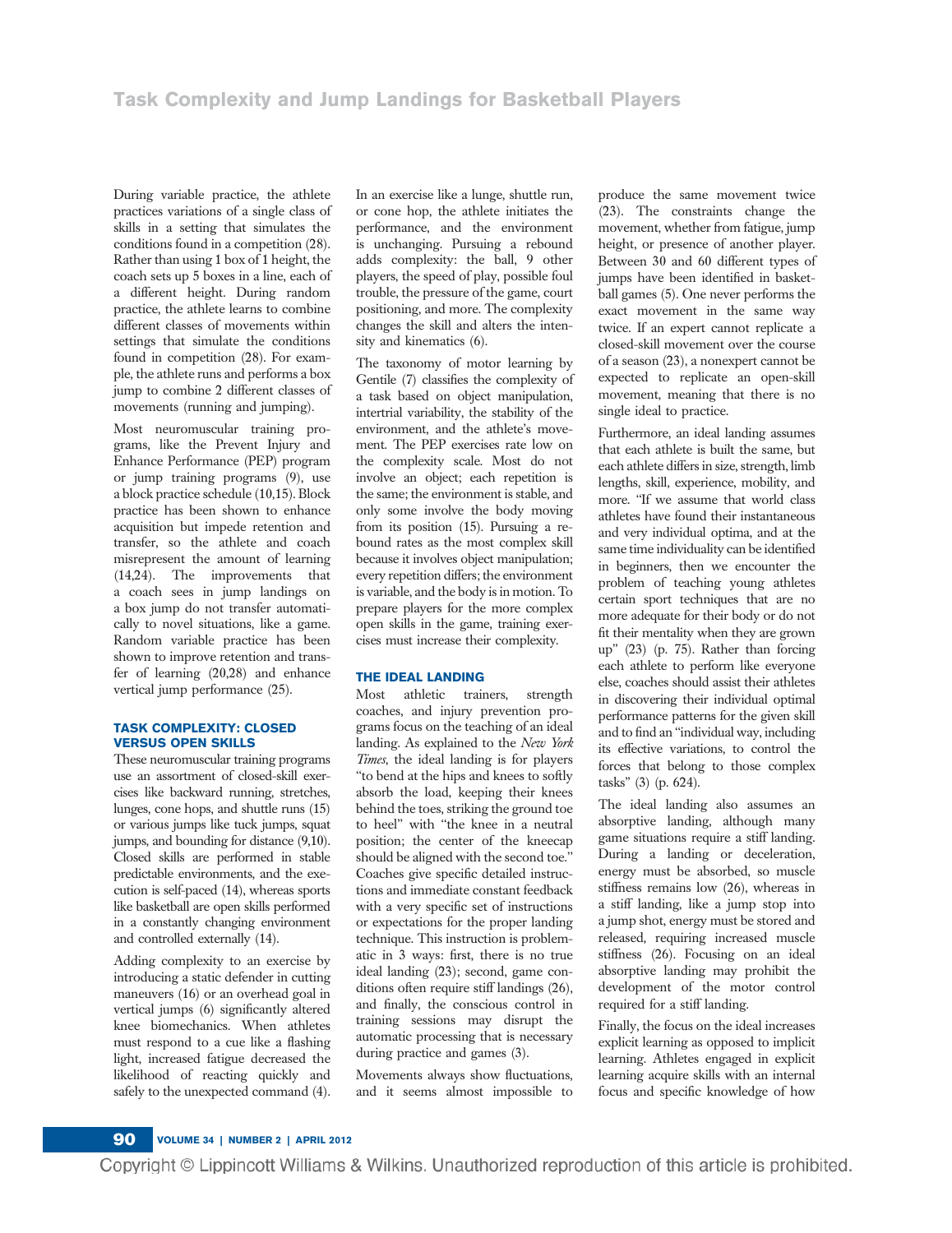to perform the skill, whereas implicit learners acquire skill without the concurrent acquisition of explicit knowledge of how to perform the skill (3). Implicit learning is procedural, whereas explicit learning is declarative. Explicit instruction increases conscious control of movements and improves the immediate performance. However, explicit learning is less robust than implicit learning and is more subject to performance variables, such as fatigue and pressure (2), which are more prevalent in games than in training. Implicit learning is an unconscious process, and it yields abstract knowledge, which is more resilient (21).

Constant coach instruction takes away the player's responsibility in the learning process. Delayed and reduced feedback has been shown to improve the retention and transfer of skills (28). Rather than rely on coach feedback, visual feedback of one's own performance or the combination of one's own performance plus an expert model enables the athlete to explore his or her optimal skill execution rather than the coach's ideal (18).

The ideal soft landing with knee flexion and a toe-to-heel strike should not be abandoned. However, it is not the end goal, and an environment dependent on conscious control of movements may inhibit the subconscious learning of proper motor control for a variety of situations. The absorptive landing is only a type of landing, and the stiff landing is more prevalent in game situations because of the speed requirements of skills like shooting or an offensive rebound put-back attempt.

#### FEED-FORWARD MOTOR **CONTROL**

Ballistic movements depend on feedforward motor control, not feedback. Feedback is information about the actual state of the system (22), whereas feedforward information is anticipatory (26). Feed-forward motor control uses advance information about a task, usually from experience, to preprogram muscle activity (26). In a stiff landing, there is no time for feedback (26). The muscle

activation before landing is preprogrammed, and the increase in muscle activation increases muscle stiffness properties, which provides dynamic support for functional stability (26) and allows for a stiff landing.

Wikstrom et al (29) showed that even in a controlled jumping exercise, there were failed jump landings, as determined by the inability to maintain balance for 3 seconds postlanding. Successful jump landings required earlier muscle activation (29), which depends on the feed-forward motor control (26). The subjects touched an overhead target, which directs the vision upward and changes the body posture from the ideal absorptive landing (6). Wikstrom et al (29) suggested that vision is more important in the learning of a task, so with the novel jumping task performed in the study, some of the failure may be explained by the lack of vision because compensations were ''negatively affected when vision was impaired'' (p. 60).

When training focuses on controlled closed-skill exercises, athletes tend to depend on visual information to prepare for the landing. They can anticipate the landing in a way that is not always possible in a game. Visual perturbations affect muscle activation with randomized heights (27). Game landings vary, and a player often lands blind as her eyes focus on the ball or the basket. The player depends on her experience and practice to increase muscle stiffness and neuromuscular control (26). When players train with visually dependent exercises, they may not develop the feed-forward motor control to anticipate the landing without visual information, especially in uncontrolled situations (27,29). More randomization, overhead targets, and visual perturbations in training may improve the player's ability to handle the open-skill game environment.

# **CONCLUSIONS**

Basketball coaches are not movement experts; they are unconcerned with the kinematics of a jump landing unless the poor technique leads to a traveling

violation or missed shot. Therefore, the strength and conditioning coach must bridge the gap between the traditional closed-skill training environment and the open-skill conditions of basketball practices and games.

In the ACL injury studies (12,13,20), nearly all of the incidents involved the ball (attack, rebound, and turnover) or an overhead goal (rebound). These objects and orientations change the task complexity and affect posture (6,16). Training must progress from simple closed skills to more complex random and variable exercises as a means of closing the gap between the off-court training activities and the game actions.

These adjustments or progressions are not solely for ACL injury prevention; these concepts of complexity, variability, and randomness enhance transfer of a skill from one situation to a novel situation. Strength and conditioning is skill development, and these concepts can be applied to other areas beyond jump landings, like speed training, agility, and more. Ultimately, training is measured by game performance, and incorporating motor learning theory into the planning of an off-season training program will enhance the athletes' preparation for the open-skill, random, variable conditions of their sport practices and games.

# PRACTICAL APPLICATION

To enhance transfer and add complexity, the strength and conditioning coach can adjust the same exercises in the current neuromuscular programs or add progressions to the exercises because the athletes demonstrate improvement with the simple tasks. For example, a common exercise is a lateral hop, either over a line or over a cone. To challenge proprioception and enhance the feed-forward motor control, the athlete could perform the same lateral hop with eyes closed. To add complexity, the athlete could perform a transverse cone hop rather than a simple lateral hop (see Video, Supplemental Digital Content 1, http://links.lww.com/SCJ/A11). To add variability, the athlete could